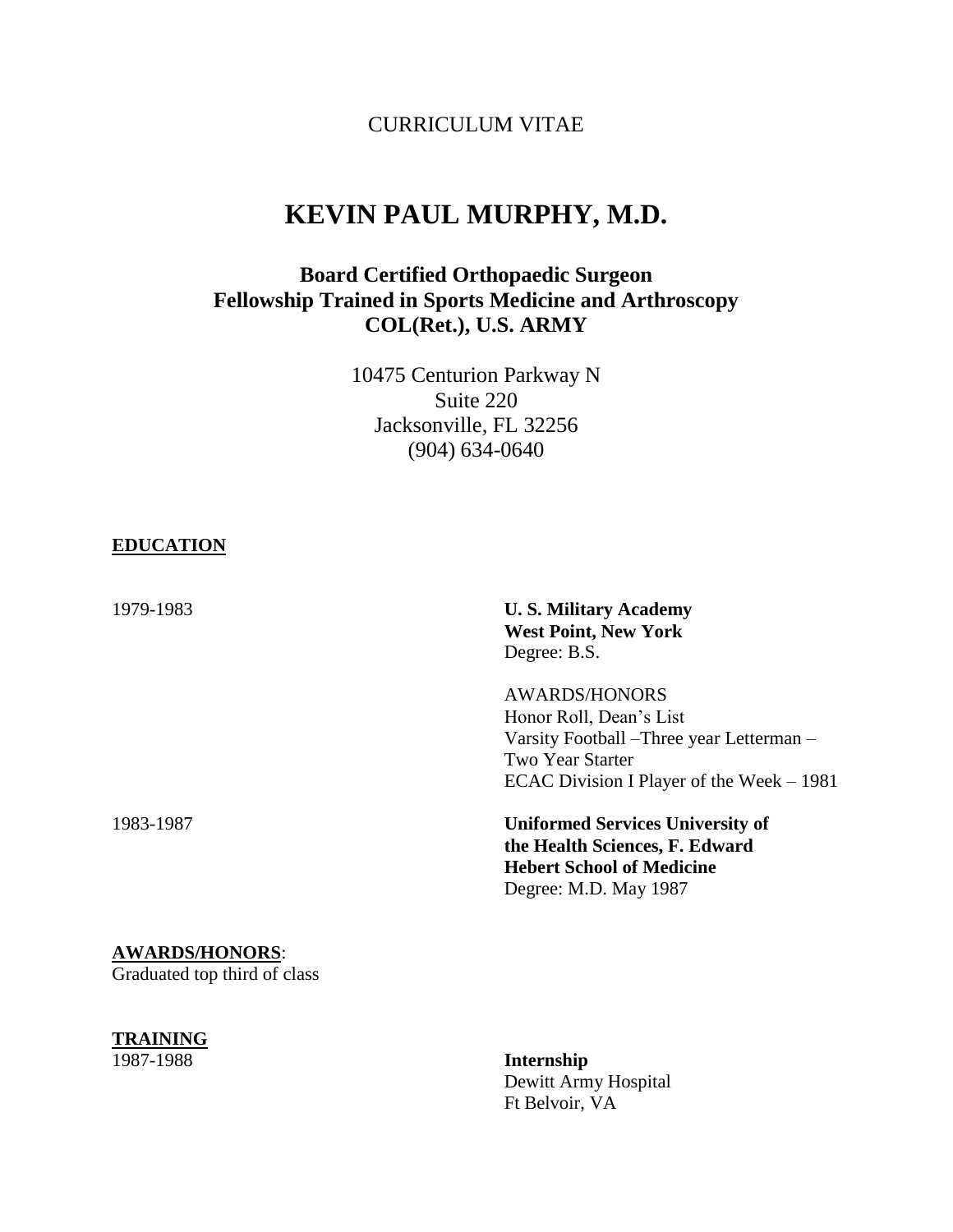| 1988-1989 | <b>General Medical Officer</b><br>Ft A.P Hill, VA                                                                  |
|-----------|--------------------------------------------------------------------------------------------------------------------|
| 1989-1993 | <b>Orthopaedic Residency</b><br><b>Brooke Army Medical Center</b><br>San Antonio, TX<br>Alan L.Bucknell, MD, Chief |
| 1995-1996 | <b>Fellowship</b><br><b>Sports Medicine/Arthroscopy</b><br>The Hughston Sports Medicine Hospital<br>Columbus, GA   |

## **BOARD CERTIFICATION**

American Board of Orthopaedic Surgery – July 1995 Recertification - July 2005

#### **MEDICAL LICENSURE**

Florida License – ME 65834 Georgia License – 037877 Virginia License – 0101042593 Maryland License- D0059601

#### **CERTIFICATION and TRAINING**

Northern Warfare Course-1981 AMEDD Officer Basic Course-1983 Advanced Trauma Life Support-1987 Combat Casualty Care Course-1987 Advanced Cardiac Life Support-1987 Basic Life Support-1987-present AMEDD Officer Advanced Course-1990 Supervisor Development Program-1995 Orthopaedic Educators Course-1996

#### **STAFF/FACULTY APPOINTMENTS**

07/06 – Present Orthopaedic Surgeon **Southeast Orthopedic Specialists, Inc.** Jacksonville, FL

Champ L. Baker, Jr., MD, Director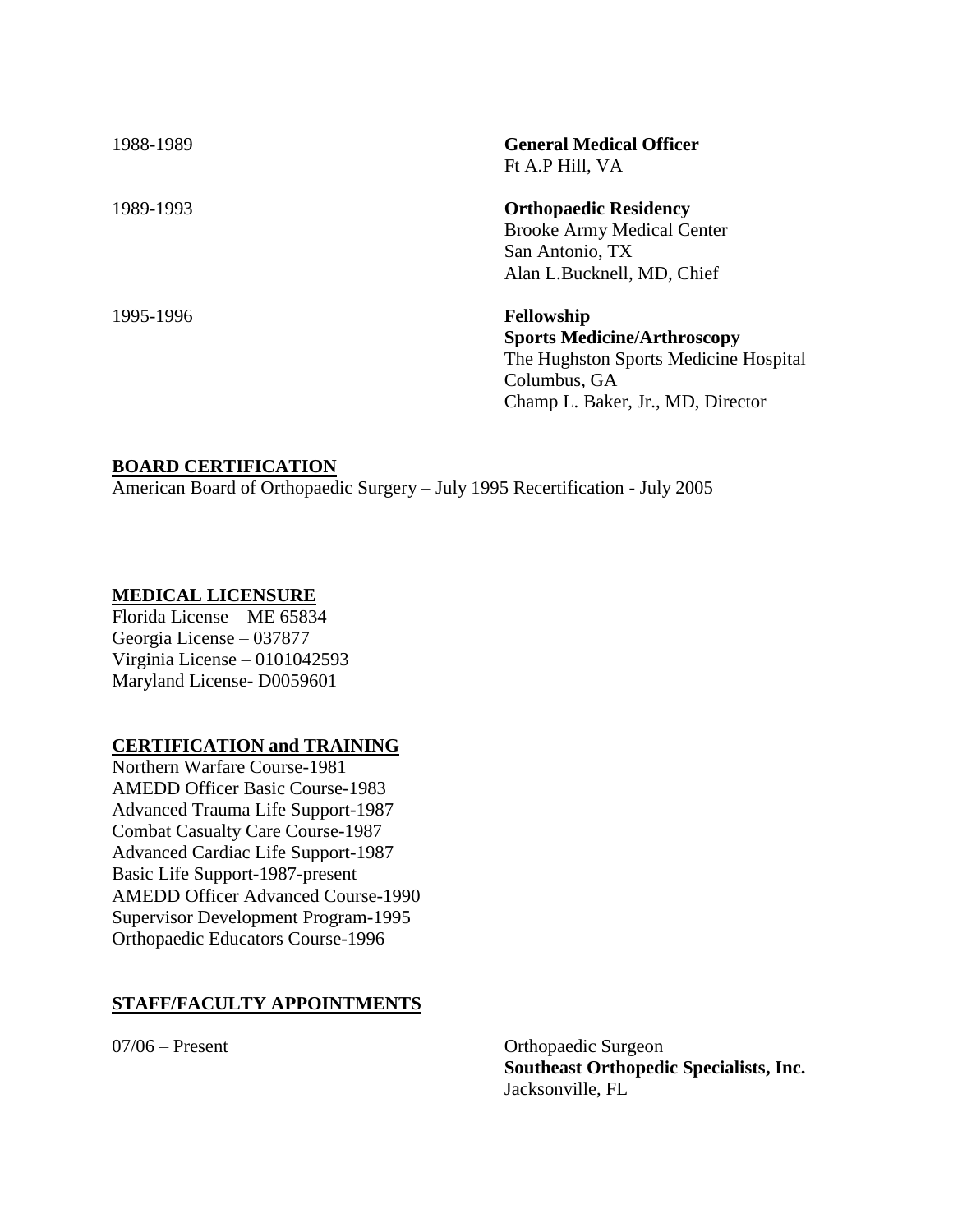| <b>NATIONAL COMMITTEES</b><br>Jan 2004-Present | <b>Southern Orthopaedic Association</b><br><b>Councilor for the District of Columbia</b>                                                                          |
|------------------------------------------------|-------------------------------------------------------------------------------------------------------------------------------------------------------------------|
| 1988-1989                                      | Chief<br>US Army Health Clinic Ft AP Hill, VA                                                                                                                     |
| 1993-1995                                      | <b>Staff Orthopaedic Surgeon</b><br><b>Martin Army Hospital</b><br>Ft Benning, GA                                                                                 |
| 1994-1995                                      | Chief, Orthopaedic Service<br><b>Martin Army Hospital</b><br>Ft Benning, GA                                                                                       |
| 1996-2002                                      | <b>Quality Improvement Officer</b><br><b>Department of Orthopaedic Surgery and</b><br><b>Rehabilitation</b>                                                       |
| 1996-2006                                      | Director, Sports Medicine<br><b>Walter Reed Army Medical Center</b><br>Washington, DC<br><b>Assistant Professor of Surgery</b><br><b>USUHS School of Medicine</b> |
|                                                | <b>Chief, Orthopaedic Service</b><br>Kimbrough Army Hospital<br>Ft Meade, MD                                                                                      |
|                                                | <b>Orthopaedic Consultant</b><br><b>The Pentagon</b><br>Washington, DC                                                                                            |
|                                                | <b>Orthopaedic Consultant</b><br><b>The White House</b><br>Washington, DC                                                                                         |
| 2003-2006                                      | Chief, Orthopaedic Surgery Service<br><b>Walter Reed Army Medical Center</b><br>Washington, DC                                                                    |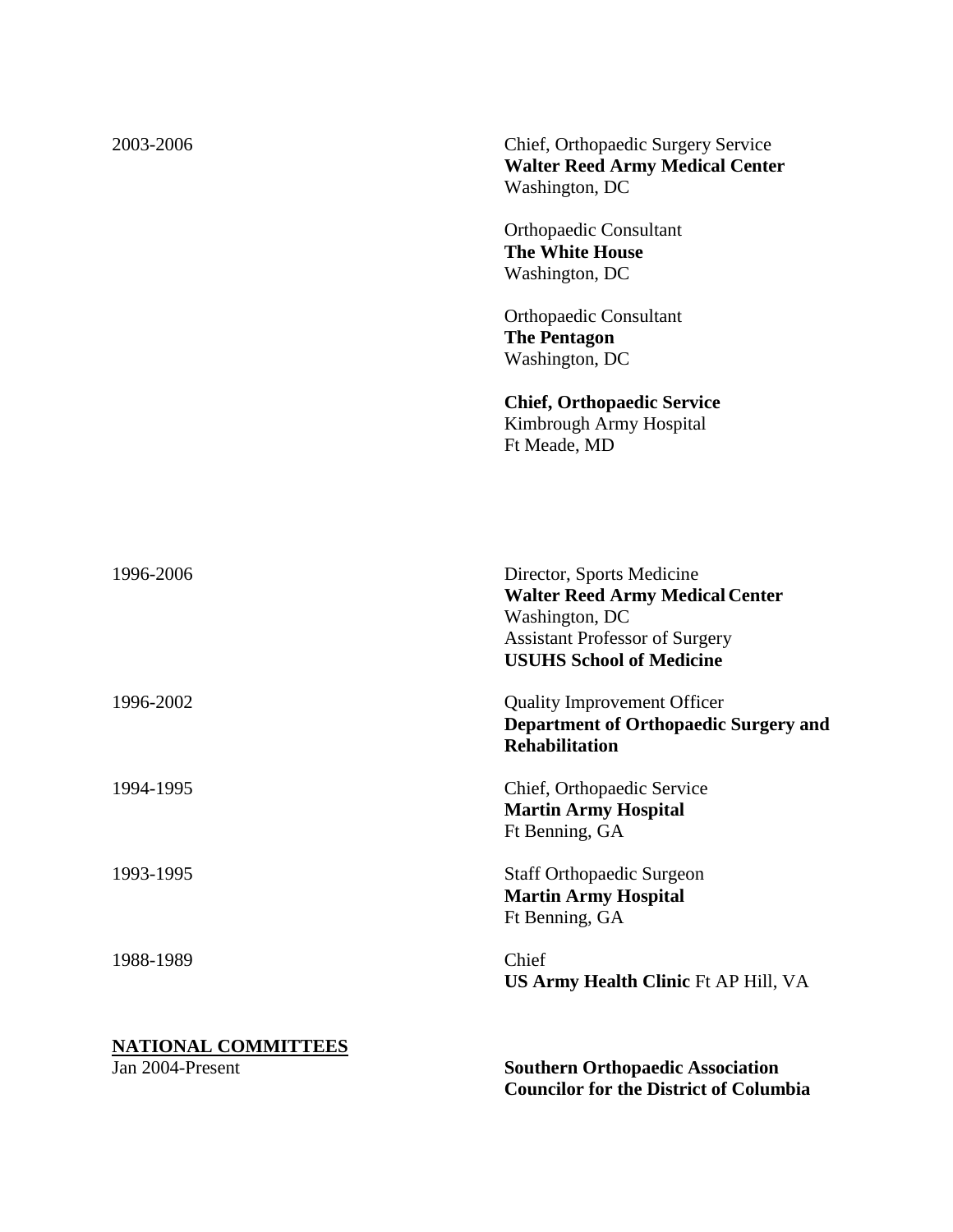| <b>TEAM COVERAGE EXPERIENCE</b> |                                              |
|---------------------------------|----------------------------------------------|
| 2006-present                    | <b>Nease High School</b>                     |
|                                 | <b>St. Augustine, FL</b>                     |
|                                 | <b>Team Physician</b>                        |
| 2004-2006                       | <b>Sherwood High School</b>                  |
|                                 | <b>Football Program</b>                      |
|                                 | <b>Orthopaedic Consultant</b>                |
| 1994-1996                       | <b>U.S. Army National Wrestling Team</b>     |
|                                 | Head Team Physician                          |
| 1994-1997                       | <b>U.S. Army World Class Athlete Program</b> |
|                                 | <b>Team Physician</b>                        |
| 1995-1996                       | <b>Fort Valley State College</b>             |
|                                 | Fort Valley, GA                              |
|                                 | Fellow Team Physician                        |
| 1995-1996                       | <b>Brookstone High School</b>                |
|                                 | Columbus, GA,                                |
|                                 | Fellow Team Physician                        |
| 1996                            | <b>U.S. Olympic Greco-Roman Wrestling</b>    |
|                                 | <b>Team</b>                                  |
|                                 | <b>Associate Team Physician</b>              |
| 1997-1999                       | <b>Sherwood High School</b>                  |
|                                 | <b>Associate Team Physician</b>              |
| 1994-2006                       | <b>Hawkinsville High School</b>              |
|                                 | <b>Associate Team Physician</b>              |

# **ACADEMIC HONORS**

Alpha Omega Alpha (AOA) Medical Honor Society

# **SCIENTIFIC RECOGNITION**

2004 Arthroscopy Association of North America Scholarship Winner, *Prognostic Value of Magnetic Resonance Arthrography in the Diagnosis and Treatment of Acetabular Labral Tears*. Presented at the 2004 AANA Annual Meeting, 24 April 2004, Orlando FL. (Co-Author).

# **HONORS AND AWARDS**

Global War on Terrorism Service Medal (2 awards)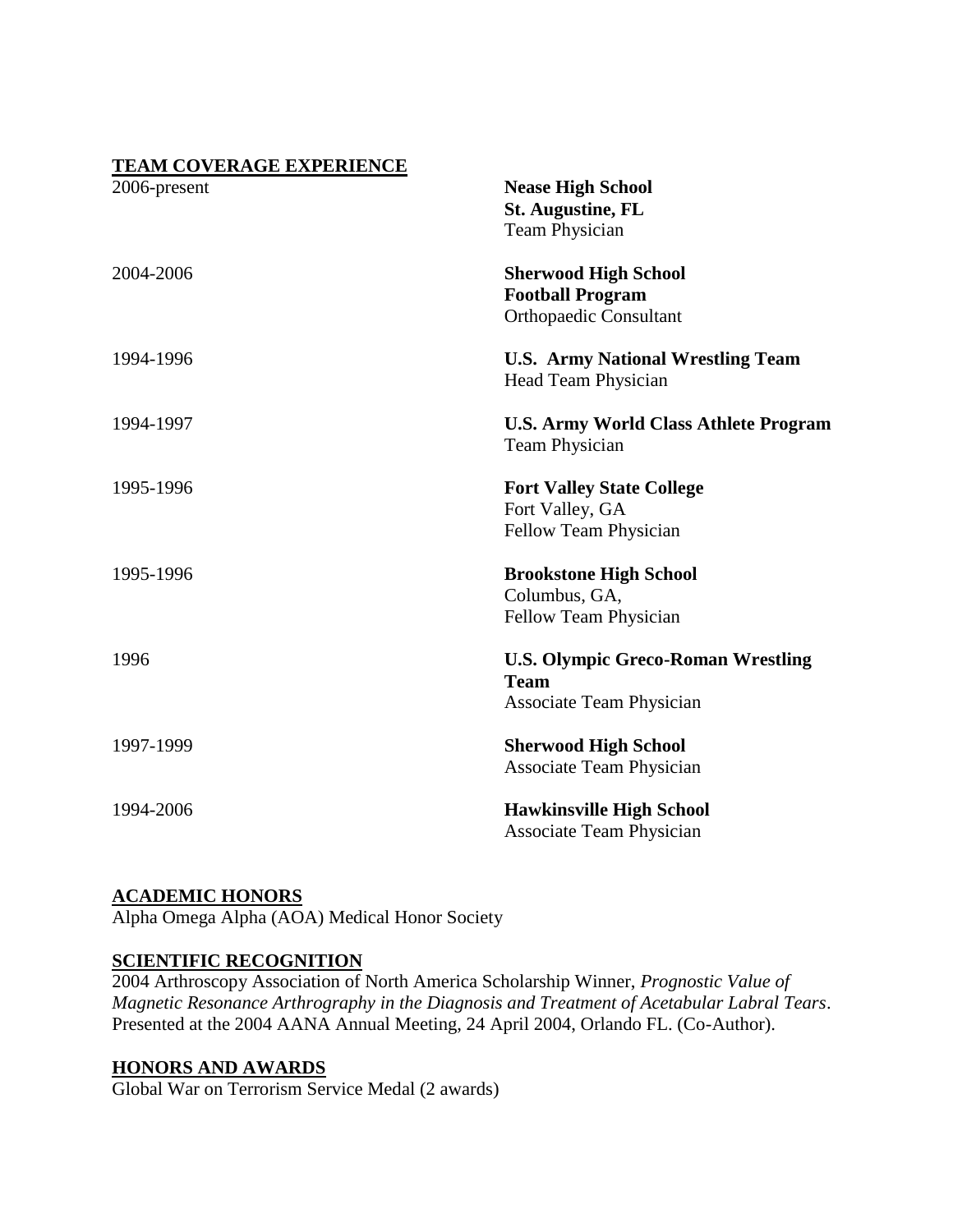Meritorious Service Medal (3 awards) Army Commendation Award (3 awards) Army Achievement Award (3 awards) National Defense Service Ribbon (2 awards) Army Service Ribbon Superior Unit Award Commanders Award- (2 awards- scoring max 300 on Army Physical Readiness Test) Eastern College Athletic Conference (ECAC) Division I-A Football Player of the Week-1981

## **GRANTS**

# PRINCIPAL INVESTIGATOR

Telemedicine Evaluation and Management of Multi-ligament Knee Reconstruction. Walter Reed Army Medical Center, Department of Clinical Investigation, WU# Pending, 2004. Funding: \$ 183,000.

#### CO-INVESTIGATOR

A Cadaveric Model for Arthroscopic Release of Lateral Epicondylitis. Walter Reed Army Medical Center, Department of Clinical Investigation, WU# 2495-96,1996. Funding: \$ 1,500.

## **BOOK CHAPTERS / INVITED ARTICLES**

**Murphy KP,** Fokin, AA, Murphy, CP, Lateral Epicondylitis ( Tennis Elbow) Arthroscopic Treatment. *Operative Techniques in Orthopaedic Surgery 2nd edition. Wiesel SW Editor. Lippincott Williams & Wilkins 2015. Vol. 1. P: 192-200* 

**Murphy KP**, Freedman BA, The Diagnosis and Management of Lateral Epicondylitis. *Current Opinion in Orthopaedics*, Apr, 2006.

**Murphy KP**, Freedman BA. Arthroscopic Tennis Elbow Release. *Operative Techniques in Sports Medicine*, 2006.

**Murphy KP**, Helgeson MD, Lehman RA. Surgical Treatment of Acute Lateral Collateral Ligament and Posterolateral Corner Injuries. *Sports Medicine and Arthroscopy Review*, Mar, 2006; 12:23-27.

**Murphy KP**, Freedman BA, Giuliani JG. The Arthroscopic Management of Intra-articular Hip Disorders in Active-Duty Military Patients. *Operative Techniques in Sports Medicine*, Vol.13, Issue 3, July, 2005.

**Murphy KP**, Lehman RA, Helgeson MD. Initial Evaluation of the Acute and Chronic Multiple Ligament Injured Knee. *The Journal of Knee Surgery*, July, 2005. Vol 18, no. 3, p. 213- 219.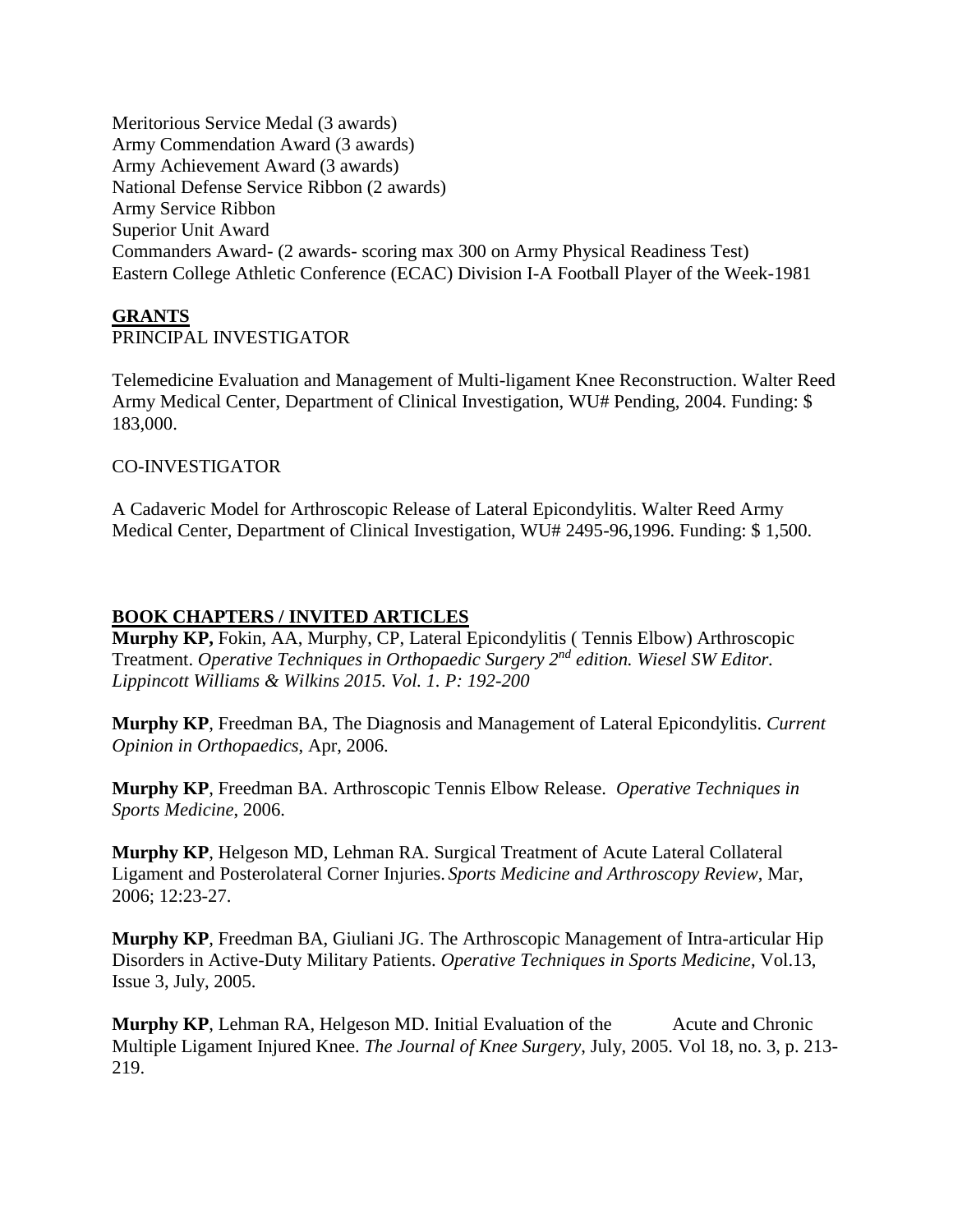**Murphy KP**, Lehman RA. Arthroscopic Treatment of Lateral Epicondylitis, In Miller M, and Cole B: WB Saunders, Philadelphia, 2004. *Textbook of Arthroscopy*, Moseby.

**Murphy KP**. Advantages of Arthroscopic Release for Lateral Epicondylitis. *Arthroscopy Association of North America Newsletter*, Vol 19, no 1, Spring 2003.

Baker CL, Stapleton TR, **Murphy KP**. Operative Treatment of Tennis Elbow: Arthroscopic versus Open Technique. *The Hughston Sports Medicine Scientific Bulletin*, Nov. 2000, Vol. 1.

Arrington EA, **Murphy KP**, Davino NA. Neuromuscular Disorders of the Foot and Ankle. *Current Opinion in Orthopaedics*, 4:111: 46-54. 1993.

# **MANUSCRIPTS**

**Murphy KP**, Freedman BA, Javernick MA: Prognostic Value of Magnetic Resonance Arthroscopy for Czerny Stage II and III Acetabular Labral Tears. *J Arthroscopy.* (In Press).

**Murphy KP**, Ross AE, Freedman BA, Javernick MA: Repair of the Adult Acetabular Labrum. *J Arthroscopy.* 22(5): 2006, pg.567.

Potter KP, Freedman BF, **Murphy KP**: Correlation of SF-36 and Disability Status with Outcomes of Arthroscopic Acetabular Labral Debridement. *American Journal of Sports Medicine,* June 2005. Vol 33, no. 6, pp.864-870.

Potter BK, Freedman BF, **Murphy KP**: The Prognostic Value of MR Arthrogram in Predicting Surgical Outcomes for Patients with Acetabular Labral Tears. *Clin Orthop*. (In Press).

Dinauer PA, **Murphy KP**, Carroll JF: Sublabral Sulcus at the Posteroinferior Acetabulum: A Potential Pitfall in MR Arthrography Diagnosis of Acetabular Labral Tears. *AJR*: 183, Dec 2004.

Lin DL, Kirk KL, **Murphy KP**: Evaluation of Orthopaedic Injuries In Operation Enduring Freedom. *J Ortho Trauma*. 2004 May-Jun;18(5):300-5

Lin DL, Kirk KL, **Murphy KP**: Orthopaedic Injuries In Operation Enduring Freedom. *Mil Med*, Oct 169(10) 807-9.

Michener LA, Walsworth MK, **Murphy KP**: Diagnostic Accuracy of Tests for Labral Tears of the Glenohumeral Joint. *J Ortho Sports Physical Therapy*, 44(1):A17, 2004.

Svoboda SJ, Williams DM, **Murphy KP**: Hip Arthroscopy for Osteochondral Loose Body Removal After a Posterior Hip Dislocation. *J Arthroscopy,* 19(7): 2003, pg. 777-781.

Lehman RA, **Murphy KP**, Machen MS, Kuklo TR: Modified Arthroscopic Suture Fixation of a Displaced Tibial Eminence Fracture: A Case Report*. J Arthroscopy,* 19(2): 2003, E6.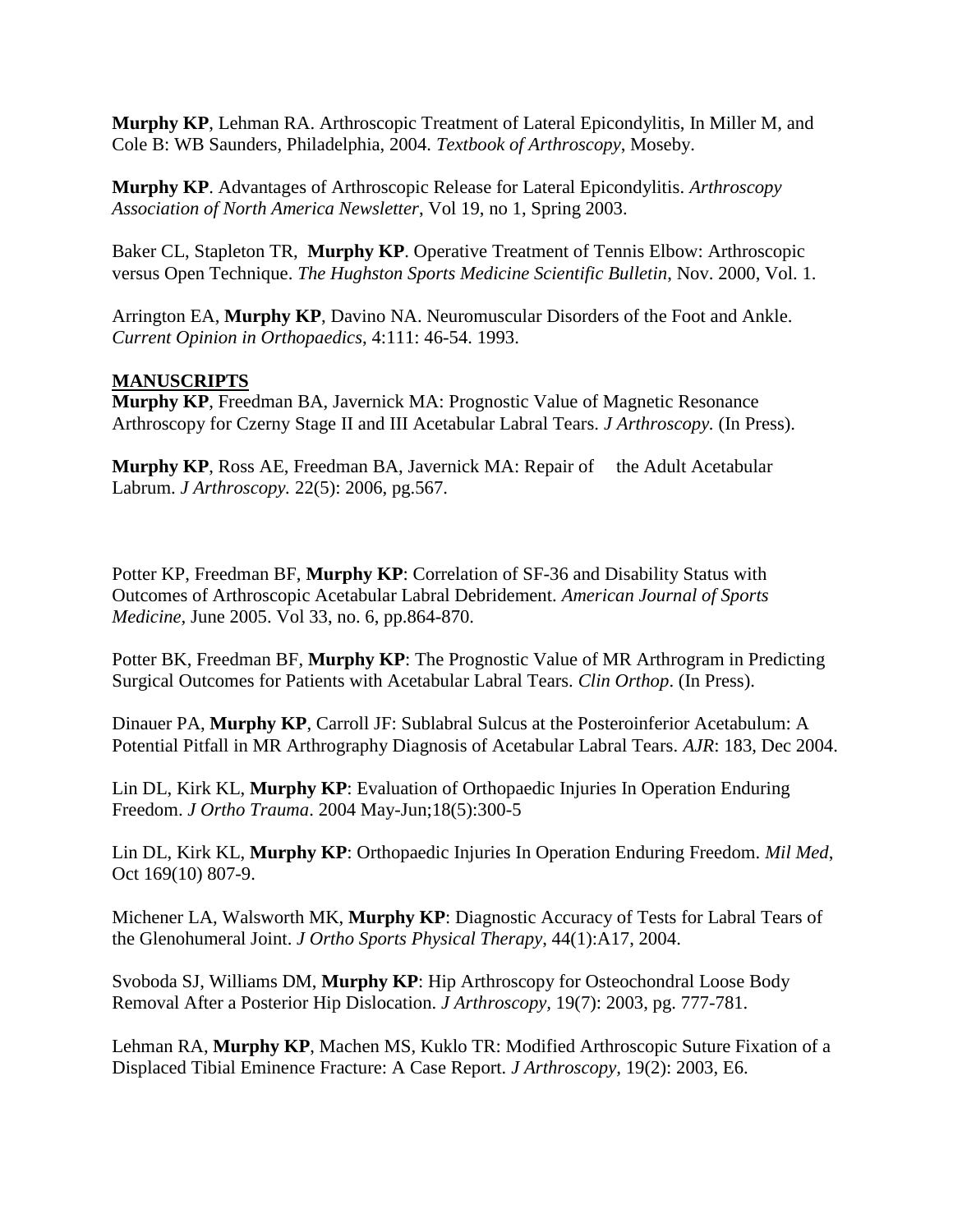Tis JE, Klemme WR, Kirk KL, **Murphy KP**, Cunningham B. Braided Hamstring Tendons for the Reconstruction of the Anterior Cruciate Ligament: A Biomechanical Analysis. *American Journal of Sports Medicine,* Sept/Oct 2002, Vol. 30, No. 5. Pg.684-688.

Owens BD, **Murphy KP**, Kuklo TR. Recalcitrant Lateral Epicondylitis Treated with Arthroscopy: Minimum Two-Year Follow-up. *J Arthroscopy*, 17(6): 2001, pg.582-587.

Owens BD, **Murphy KP**. Lateral Epicondylitis. *EMedicine Journal* [serial online]. 2001. Available at: http://www.emedicine.com/orthoped/topic510.htm.

Baker CL, **Murphy KP**, Gottlob CA, Curd DT. Arthroscopic Classification and Treatment of Lateral Epicondylitis: Two-Year Clinical Results. *J Shoulder Elbow Surg*, Nov/Dec 2000, Vol. 9, No. 6. Pg. 475-482.

Kuklo TR, Taylor KF, **Murphy KP**, Islinger RB, Heekin RD, Baker CL. Arthroscopic Release for Lateral Epicondylitis: A Cadaveric Model. *J Arthroscopy*, 15(3): pg. 259-264, 1999.

O'Shea KJ, **Murphy KP**, Heekin RD, Herzwurm PJ. The Diagnostic Accuracy of History, Physical Examination and Radiographs in the Evaluation of Acute Knee Injuries. *American Journal of Sports Medicine*: Vol 24, No. 2, pg. 164-167. Mar/Apr 1996.

Erpleding JA, **Murphy KP**. A Retrospective Analysis of Open Fractures Sustained by U.S. Military Personnel During Operation Just Cause. *Military Medicine*, pg. 125-134. Oct 1992.

Kuklo TR, **Murphy KP,** Taylor KF, Islinger RB, Heekin RD, Baker CL. A Cadaveric Model for Arthroscopic Treatment of Lateral Epicondylitis. *J. Southern Orthop.* 15(4): 296, 1998 (abstract).

Strample W, **Murphy KP**, Butler C. An Evaluation of Care, Clinical Outcomes, and Resource Use Associated with Knee Surgery. *DoD National Quality Management Program* (QMR DASW01-95-D-0030), 1997 Orthopaedic Knee (QMR98.001).

**Murphy KP**, Baker CL. Arthroscopic Findings Associated with Lateral Epicondylitis. *Orthop. Trans*. 21(1): 222, 1997. (abstract).

Simpson MB, **Murphy KP**, Chambers HG, Bucknell AL. The Effect of Postoperative Wound Drainage Reinfusion in the Need for Blood Transfusions in Elective Total Joint Arthroplasty: A Prospective Study. *Orthopaedics*, 17:2, 1994. (abstract).

# **PRESENTATIONS**

Michener LA, Walsworth MK, **Murphy KP**: Diagnostic Accuracy of Tests for Labral Tears of the Glenohumeral Joint. *Poster Presentation, AAOS Annual Meeting, Chicago, Mar 2006*.

**Murphy KP,** Hip Arthroscopy. University of Maryland and Johns Hopkins University Combined Sports Medicine Conference. Johns Hopkins, 20 Feb 2006.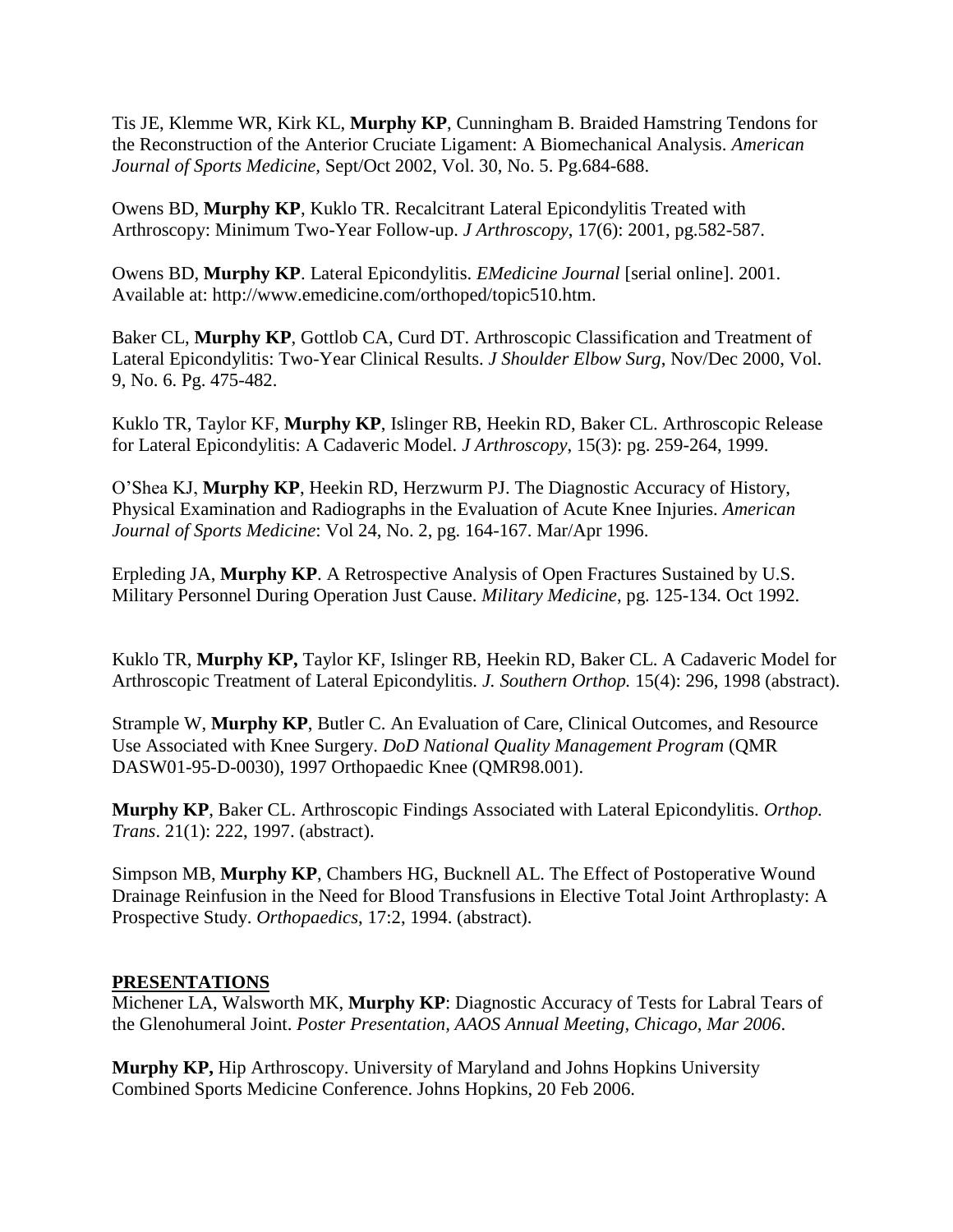Ross AE, Murphy KP, Freedman BA. Arthroscopic Hip Labral Repair. Podium Presentation, AANA 25<sup>th</sup> Annual Meeting. Hollywood, FL. May 20, 2006.

**Murphy KP,** Ross AE, Javernick MA, Freedman BA. Short Term Outcome of Acetabular Labrum Repair. Podium Presentation, AOSSM 2006 Specialty Day. Chicago,Ill. March 25, 2006

**Murphy KP,** Hip Arthroscopy in the Athlete. Labral Injuries and Other Indications. New Concepts in Sports Medicine Techniques Conference. Union Memorial Sports Medicine. 1 April 2005.

Dinauer PA, Carroll JF, **Murphy KP**. MR Arthrography of Acetabular Labral Tears: Which Imaging Plane Best Depicts Labral Injury? Radiology Society of North America 90<sup>th</sup> Scientific Assembly and Annual Meeting, Chicago,IL. Nov 28-Dec 3, 2004.

**Murphy KP**. Multiligament Knee Reconstruction. Advances in Arthroscopic Surgery Course. Orthopaedic Learning Center. Rosemont,Ill. 20 Oct, 2004.

**Murphy KP**. Hip Arthroscopy. Advances in Arthroscopic Surgery Course. Orthopaedic Learning Center. Rosemont, Ill. 19 Oct 2004.

Javernick MA, **Murphy KP**. Retrospective Review of ACL Reconstruction in Patients over 40 years. Orthopaedic Research Day 2004-Walter Reed Army Medical Center. Washington, DC. 2 June 2004.

Potter BK, Freedman BF, **Murphy KP**. Outcomes following Arthroscopic Debridement of Acetabular Labral Tears in Active Duty Soldiers. Washington Orthopaedic Society. Washington, DC. 10 May 2004.

**Murphy KP, Meniscus Tears: Etiology and Management. 19<sup>th</sup> Annual US Army Short Course** Physical Medicine and Rehabilitation. Bethesda, Maryland, 23 March 2004.

**Murphy KP,** Hip Arthroscopy. University of Maryland and Johns Hopkins University Combined Sports Medicine Conference. Johns Hopkins, 16 Feb 2004.

**Murphy KP,** Elbow Arthroscopy. University of Maryland and Johns Hopkins University Combined Sports Medicine Conference. Johns Hopkins, 16 Feb 2004.

Michener LA, Walsworth MK, **Murphy KP**. Diagnostic Accuracy of Tests for Labral Tears of the Shoulder. American Physical Therapy Association Combined Sections Meeting, Nashville, TN, Feb 2004.

Potter BK, **Murphy KP**. Outcomes Following Arthroscopic Debridement of Acetabular Labral Tears in Active Duty Soldiers. SOMOS Annual Meeting, Hawaii, Dec 2003.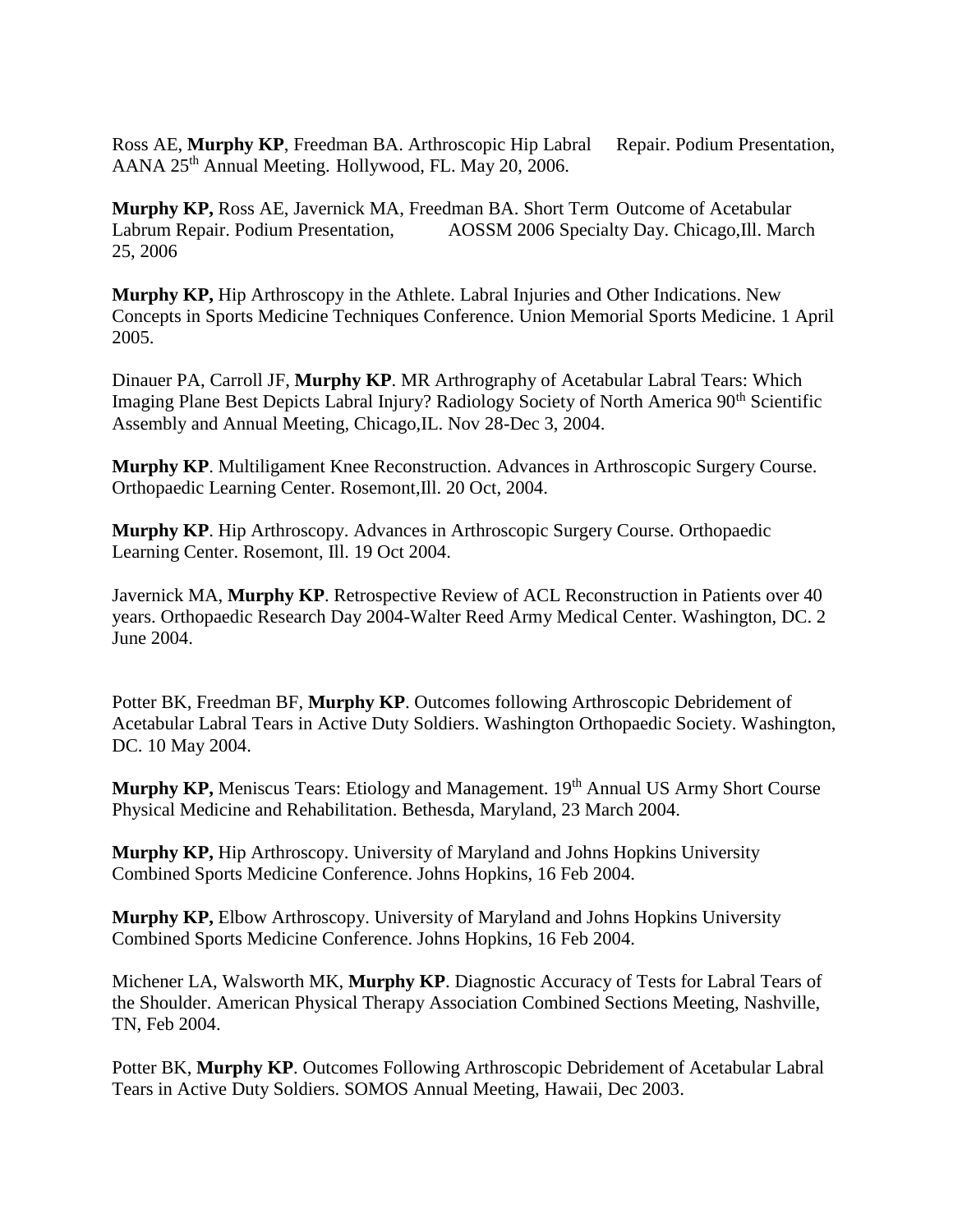Javernick MA, **Murphy KP**. Anterior Cruciate Ligament Reconstruction with Gracilis and Semitendinosis Tendons: Comparison between Patients Over 40 Years of Age versus Those Less than 40. SOMOS Annual Meeting, Hawaii, Dec 2003.

Cuenca RA, **Murphy KP**. Limb Salvage and Amputation of the Lower Extremity in Operation Iraqi Freedom Soldiers. SOMOS Annual Meeting, Hawaii, Dec 2003.

Potter BK, **Murphy KP**. The Prognostic Value of Magnetic Resonance Arthrograms in Predicting Surgical Outcomes for Patients with Acetabular Labral Tears. Poster Exhibit, SOMOS Annual Meeting, Hawaii, Dec 2003.

**Murphy KP,** Arthroscopic Lateral Epicondylitis Management, AANA Fall Course, New Orleans, Louisiana, 14 Nov 2003.

Michener LA, Walsworth MK, **Murphy KP**. Diagnostic Accuracy of Tests for Labral Tears of the Shoulder. American Society of Shoulder and Elbow Therapists Annual Meeting, Dana Point, CA, Oct, 2003.

**Murphy KP**, Multiligament Knee Reconstruction in a High Demand Population. Fifth Annual Omer Orthopaedic Seminar, San Antonio, TX. 25 April 2003.

**Murphy KP,** Multiligament Knee Reconstruction. Orthopaedic Research Day – Walter Reed Army Medical Center, 5 June 2003.

**Murphy KP**, Arthroscopic Treatment of Lateral Epicondylitis, AANA Fall Course, Palm Desert CA,18 Nov 2002.

**Murphy KP**, Multiligament Reconstruction of the Knee; 2-year Retrospective Results. SOMOS Annual Meeting, San Diego, CA Dec 2002.

**Murphy KP**, Lateral Epicondylitis in the Golfer. 2002 Mid Atlantic Golf Medicine Symposium. Union Memorial Hospital Baltimore, MD, 18 June 2002.

**Murphy KP**, Labral Tears of the Hip. University of Maryland and Johns Hopkins University Combined Sports Medicine Conference. Kernan Hospital, 29 April 2002.

**Murphy KP**, Elbow Anatomy and Biomechanics. University of Maryland and Johns Hopkins University Combined Sports Medicine Conference. Kernan Hospital, 24 March 2002.

**Murphy KP**, Arthroscopic Tennis Elbow Release. Service Academy Sports Medicine Symposium, US Naval Academy, 21-23 June 2001.

**Murphy KP**, Hip Arthroscopy. Service Academy Sports Medicine Symposium, US Naval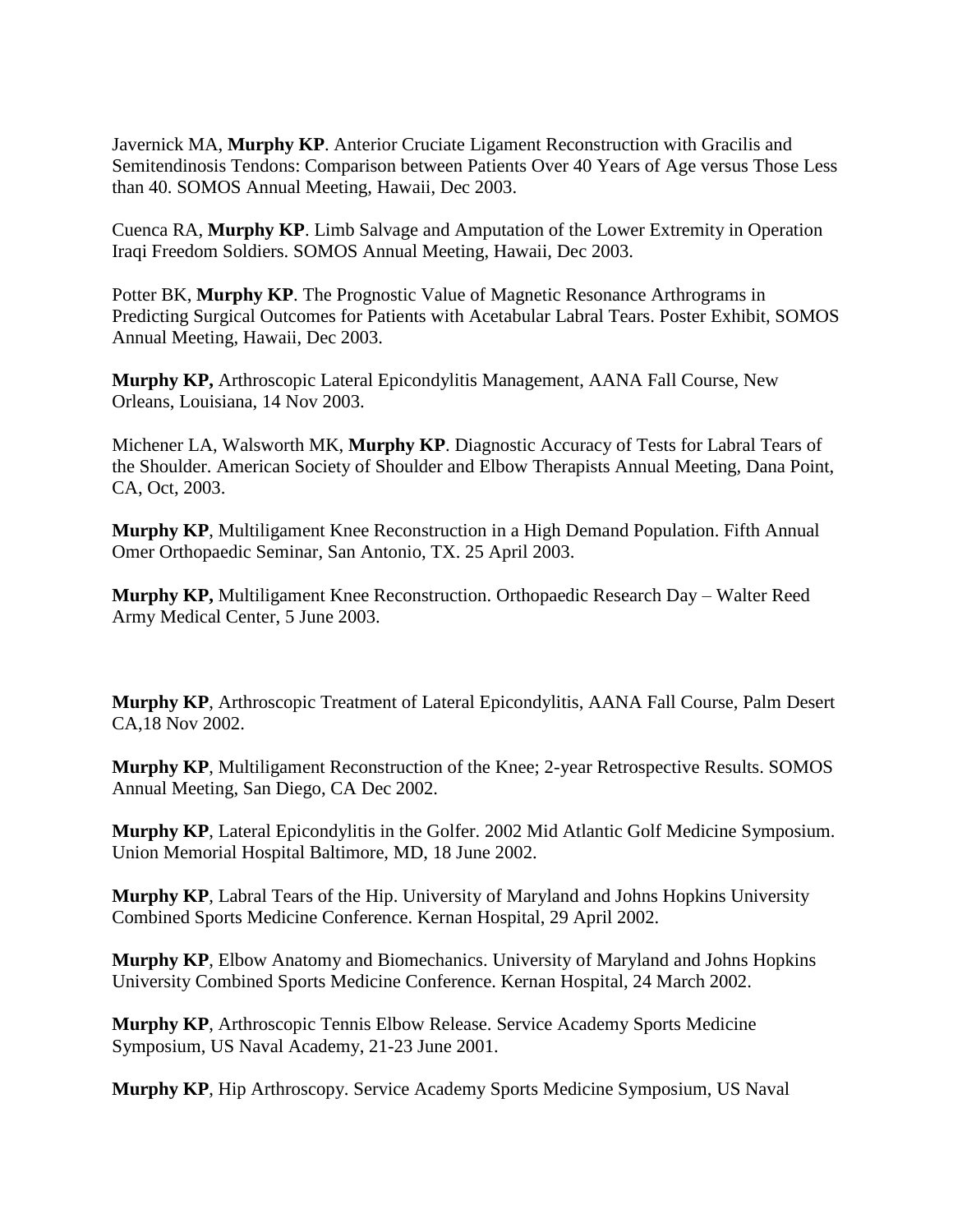Academy, 21-23 June 2001.

**Murphy KP**, Arthroscopic Tennis Elbow Release. Combined Sports Conference, University of Maryland and Johns Hopkins University for the European Society of Sports Traumatology, Knee Surgery and Arthroscopy (ESSKA). Johns Hopkins University, 13 June 2001.

**Murphy KP**, Hip Arthroscopy. University of Maryland and Johns Hopkins University Combined Sports Medicine Conference. Kernan Hospital, 21 May 2001.

**Murphy KP**, Arthroscopic Tennis Elbow Release. University of Maryland and Johns Hopkins University Combined Sports Conference. Kernan Hospital, 30 April 2001.

**Murphy KP**, Hip Arthroscopy. National Association of Orthopaedic Nurses Annual Meeting, 15 March 2001.

Lehman RA, **Murphy KP**, Machen MS, Kuklo TR: Modified Arthroscopic Suture Fixation of a Displaced Tibial Eminence Fracture: A Case Report. *Poster Exhibit, Society of Military Orthopaedic Surgeons (SOMOS) Annual Meeting*, Vail CO, Dec11, 2001.

**Murphy KP**, Hip Arthroscopy. Grand Rounds. Suburban Hospital, Bethesda, Maryland, Oct 2000.

**Murphy KP**, Kuklo TR. Arthroscopic Release for Lateral Epicondylitis of the Elbow. Grand Rounds. University of Miami School of Medicine, Miami, FL, March 1999.

Kuklo TR, **Murphy KP**, Taylor KF, Islinger RB, Heekin RD. A Cadaveric Model for Arthroscopic Treatment of Lateral Epicondylitis. Annual Meeting Southern Medical Association, New Orleans, LA, Nov. 21, 1998.

Kuklo TR, **Murphy KP**, Taylor KF, Islinger RB, Heekin RD. A Cadaveric Model for Arthroscopic Treatment of Lateral Epicondylitis. SOMOS 39<sup>th</sup> Annual Meeting, Lake Placid, NY, Oct. 7, 1997.

**Murphy KP**, Gottlob CA, Baker CL. Arthroscopic Findings Associated with Lateral Epicondylitis. AAOS Annual Meeting, San Francisco, CA 1997.

**Murphy KP**, Gottlob CA, Baker CL. Arthroscopic Findings Associated with Lateral Epicondylitis. SOMOS Annual Meeting, San Diego, CA 1996.

Stapleton TR, Baker CL, **Murphy KP**. Open Versus Arthroscopic Management of Tennis Elbow. SOMOS Annual Meeting, Colorado Springs, CO 1995.

Baker CL, **Murphy KP**. Arthroscopic Ankle Arthrodesis. AANA Annual Meeting, San Antonio, TX 1995.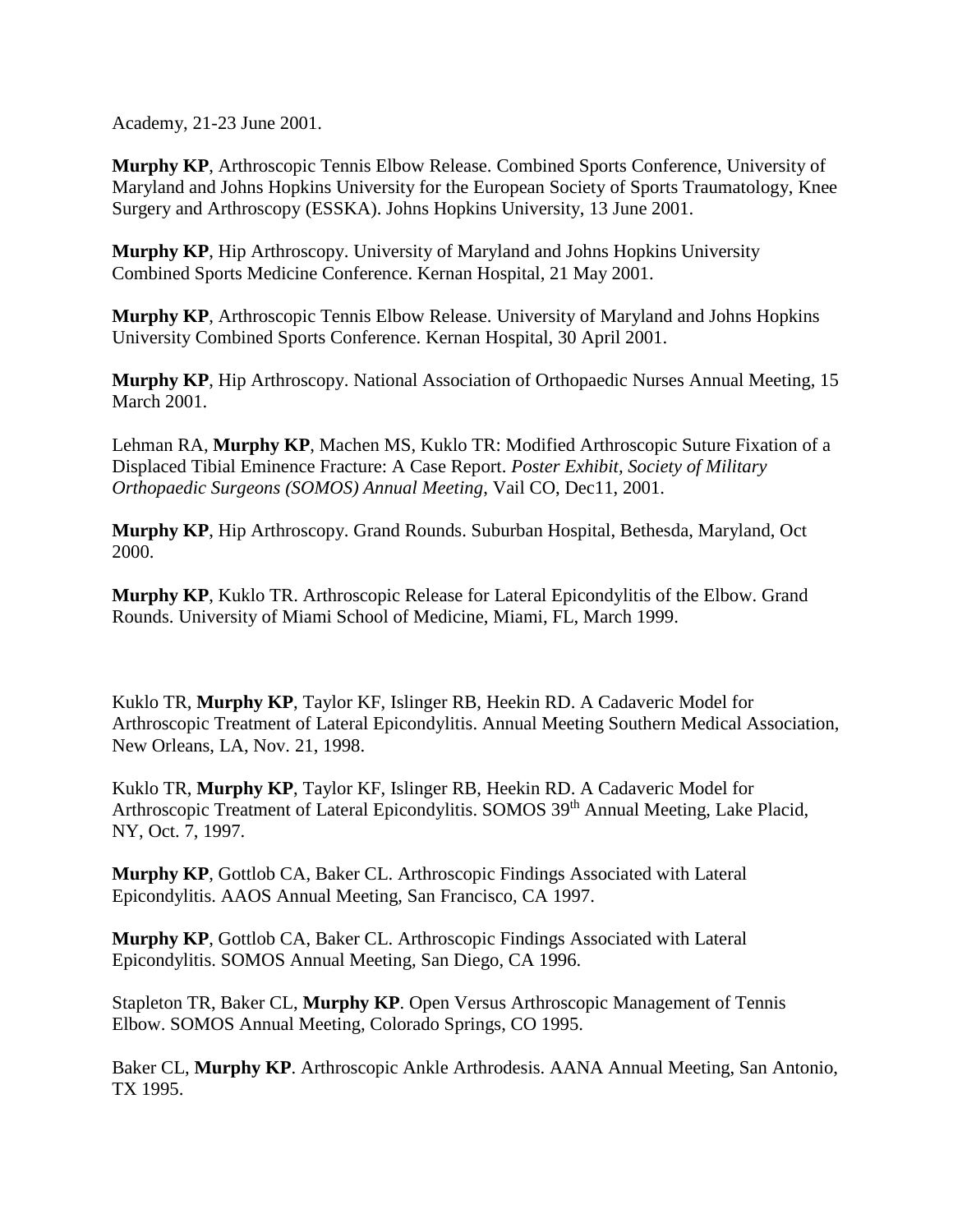Baker CL, **Murphy KP**. Tennis Elbow: Arthroscopic Management. AANA Annual Meeting, San Antonio, TX 1995.

Baker CL, **Murphy KP**. Elbow Arthrofibrosis: Arthroscopic Management. AANA Annual Meeting, San Antonio, TX 1995.

O'Shea KJ, **Murphy KP**, Heekin RD, Herzwurm PJ. The Diagnostic Accuracy of History, Physical Examination and Radiographs in the Evaluation of Acute Knee Injuries. SOMOS Annual Meeting, Hilton Head, SC 1994.

**Murphy KP**, Arrington EA, Martin SL. Arthroscopic Posterior Cruciate Ligament Reconstruction. A Prospective Study. AOA Residents Meeting. Seattle WA 1993.

**Murphy KP**, Arrington EA, Martin SL. Arthroscopic Posterior Cruciate Ligament Reconstruction. A Prospective Study. SOMOS Annual Meeting, Colorado Springs, CO 1992.

**Murphy KP**, Simpson MB, Bucknell AL. Effect of Postoperative Blood Salvage in Reducing the Need for Blood Bank Transfusions in Elective Total Joint Arthroplasty. AAOS Annual Meeting, Washington, DC 1992.

Peterson DW, **Murphy KP**, Bucknell, AL. Clinical Evaluation of a Polyurethane/Chlorhexidine Surgical Dressing and Traction Pin Bandage. Poster Exhibit, AAOS Annual Meeting, San Diego, CA 1992.

Erpelding JM, **Murphy KP**. A Retrospective Analysis of Open Fractures Sustained by US Military Personnel During Operation Just Cause. SOMOS Annual Meeting, San Diego, CA 1991

**Murphy KP**, Simpson MB, Bucknell AL. The Effect of Wound Drainage in Reducing the Need for Blood Transfusions in Elective Total Joint Arthroplasty: A Prospective Study. SOMOS Annual Meeting, Bethesda, MD 1990.

## **COURSE SPEAKER/ INVITED FACULTY**

North Florida Hip Arthroscopy Course: Course Director, Lab Instructor. Saint Vincent's Hospital. Jacksonville, Florida. Dec 2- 3, 2005

**Commonwealth Shoulder Arthroscopy Course: Course Director, Lab Instructor.** Reston, Virginia. September 24, 2005.

**North Florida Hip Arthroscopy Course:** Course Director, Lab Instructor. Saint Vincent's Hospital. Jacksonville, Florida. July 30, 2005

**Instructor:** Live Surgical Videoteleconference; "Multilagament Knee Reconstruction. ACL,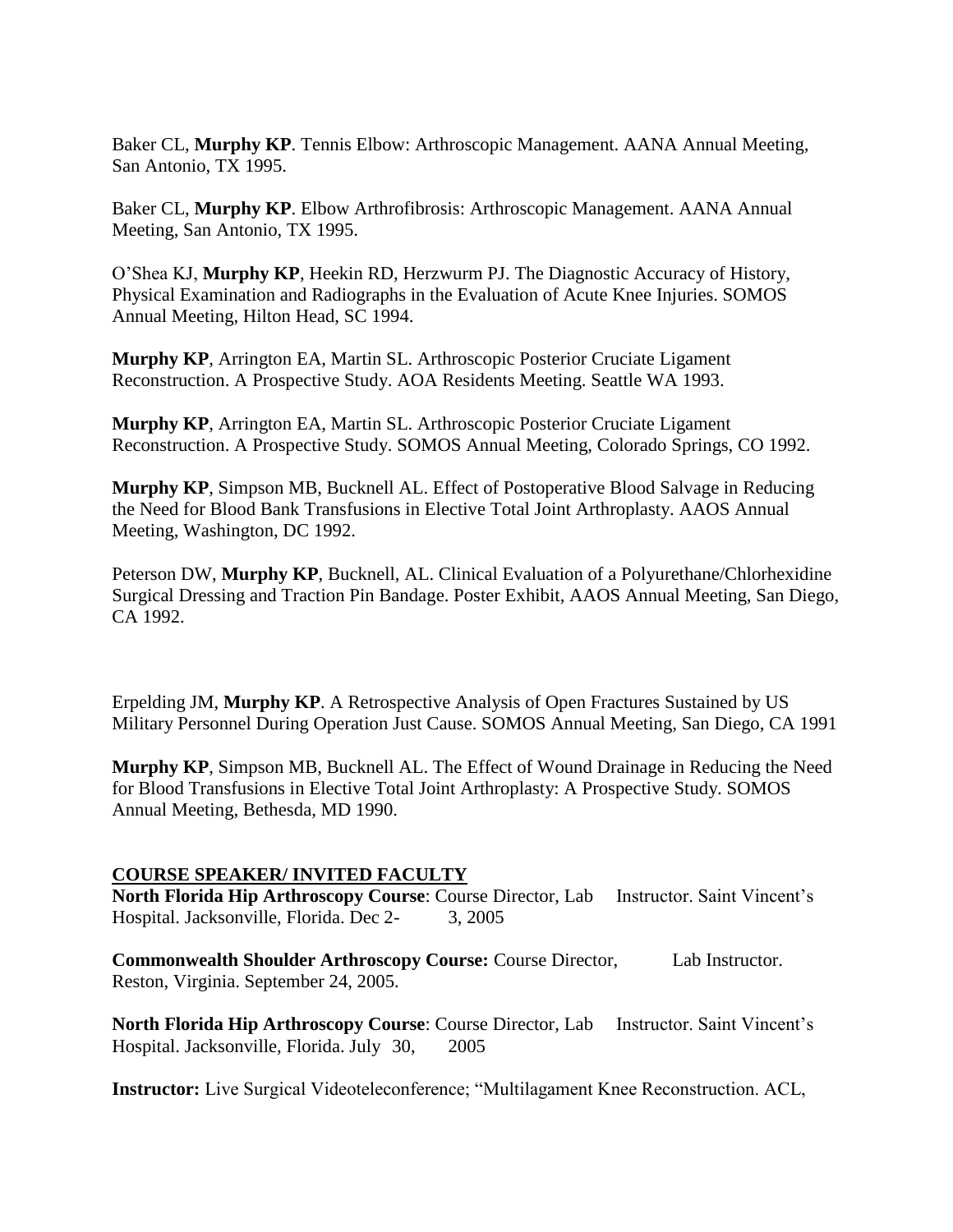PCL, PLC." Walter Reed Army Medical Center. Washington, DC. 3 May 2005.

**Invited Faculty:** Arthroscopic Rotator Cuff Repair. Tri-Service Sports Medicine Meeting. Naples FL 15-16 April, 2005.

**Invited Faculty**: Advances in Knee and Shoulder Arthroscopic Surgery Course. Orthopaedic Learning Center. Rosemont, Ill. 19,20 Oct, 2004.

**Invited Faculty**: Arthrex International Hip Arthroscopy Meeting. Naples, FL. 21 Sept, 2004

**Invited Faculty**: 19<sup>th</sup> Annual US Army Short Course Physical Medicine and Rehabilitation. Bethesda, Maryland, 23 March 2004.

**Faculty Instructor**, Arthroscopy Association of North America Fall Course, 14 Nov 2003

**Faculty Instructor**, Arthroscopy Association of North America Fall Course, 18 Nov 2002

**Invited Faculty**: 2002 Mid Atlantic Golf Medicine Symposium. Union Memorial Hospital Baltimore, MD, 18 June 2002.

**Invited Faculty**: Service Academy Sports Medicine Symposium, US Naval Academy, 21-23 June 2001.

**Invited Faculty**: Combined Sports Conference, University of Maryland and Johns Hopkins University for the European Society of Sports Traumatology, Knee Surgery and Arthroscopy (ESSKA). Johns Hopkins University, 13 June 2001.

**Conference Panel Member**, University of Maryland and Johns Hopkins University Combined Sports Medicine Conference, weekly, 1999-present

## **VISITING PROFESSORSHIP**

University of Miami, Department of Orthopaedic Surgery and Rehabilitation, Miami, Florida, March 2000.

Brooke Army Medical Center, Orthopaedic Surgery Service, San Antonio, Texas, April, 2003.

## **PROFESSIONAL SOCIETIES**

Association of Graduates, US Military Academy Fellow, American Academy of Orthopaedic Surgeons Active Member, American Orthopaedic Society for Sports Medicine Active Member, Arthroscopy Association of North America Councilor, Southern Orthopaedic Association Member, Olympic Sports Medicine Society Member, Hughston Society